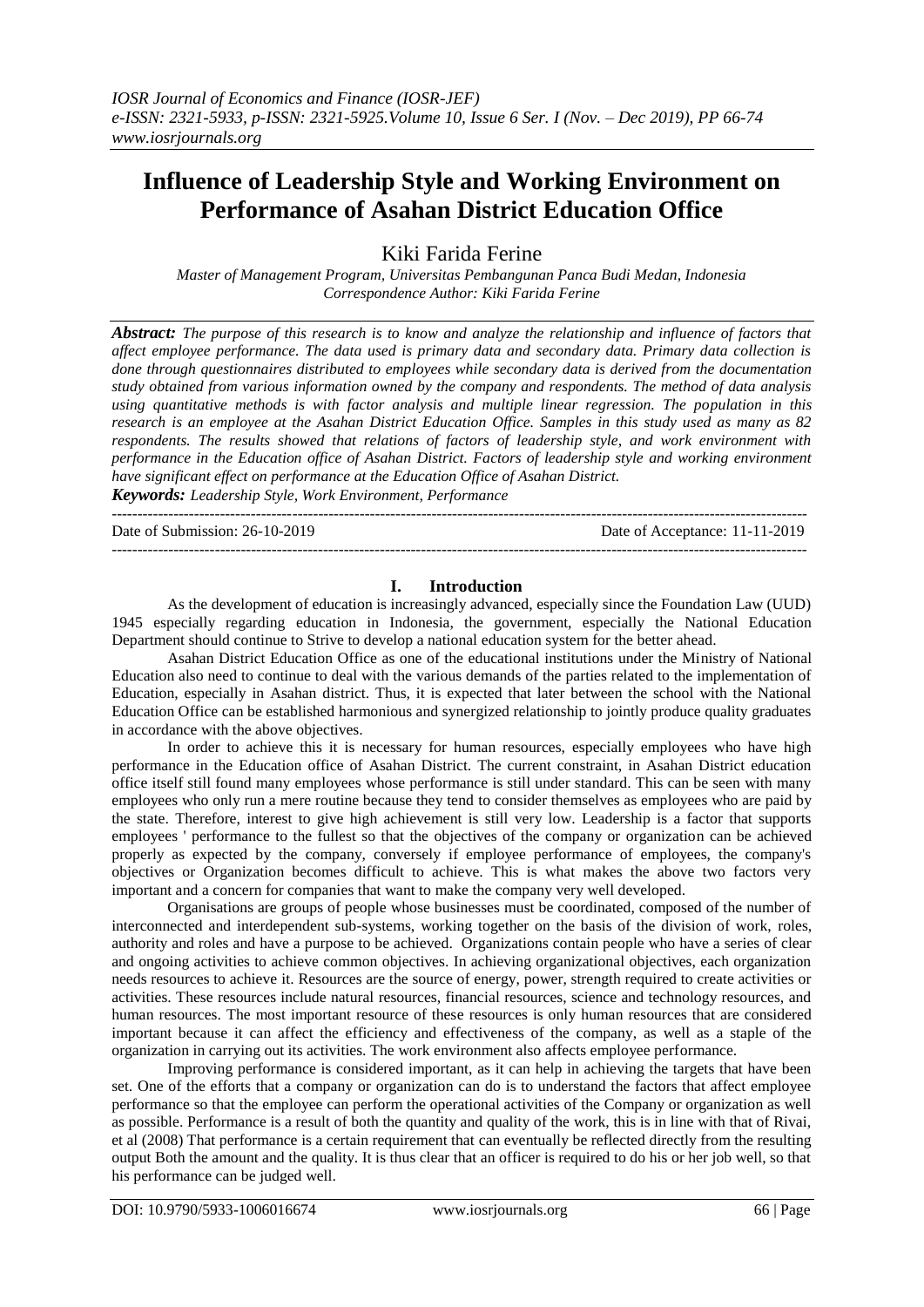Based on the results of temporary observations that researchers do by looking at directly the conditions in the field as well as conducting interviews with some employees found, the low performance of officers in the District Education Office of Asahan It is influenced by the leadership style of the head of Asahan District Education Office which is still not visionary, meaning that it does not have the direction and purpose of the organization clearly. This ultimately affects the plainness of the employees that exist so that most employees only run the routine of their work.

In addition to the leadership style, the working environment in the District Education Office of Asahan is also not fully supported. The condition of the room is less comfortable, the level of cleanliness is lacking, air circulation that tends not to Lancer and others also affect the performance of the employees of the district Education Office of Asahan.

In order to find a definite answer especially about the influence of leadership styles and work environment on the employee's performance in the district education Office Asahan, it is necessary to research under the title "Influence of leadership and environment style Working towards the performance of Asahan District education Office.

## **II. Literature Review**

#### **Leadership**

Leadership is an attitude of strength that affects others for an activity goal to succeed. Leadership also influences the group's activity in terms of achieving goals. In the organization of leadership government is driven by a head of Dinas who can create a harmonious integration and encourage the performance of civil servants to achieve maximum goals. There are several definitions that are being pointed out by management experts about the leadership. Leadership is an activity to influence the behavior of others, or art to influence human behavior of both individuals and groups (Miftah Thoha 2010:9). Leadership as a group of processes is recorded by people in managing and inspiring a number of jobs to achieve organizational objectives through application of management techniques (Martinis Yamin and Maisah 2010:74). Whereas according to Bass leadership as a procedure of interpersonal interaction through a leader transforms subordinates, creates a vision of a worthy goal, and works towards a specific goal.

#### **Leadership Indicators**

Good leadership is heavily influenced by the person who runs the leadership. According to Sopiah (2008) Factors – factors affecting the effectiveness of leaders are as follows:

- 1. Personality
- 2. Past experiences and expectations of the leader
- 3. Expectations and conduct of superiors
- 4. Characteristics
- 5. Expectations and subordinate behaviour
- 6. Assignment Requirements
- 7. Culture
- 8. Organisational Wisdom
- 9. Peer expectations and behaviour

#### **Work Environment**

The work environment is the resource and situation needed by a person to do the job (Sule and Saefullah, 2010:235). The place or work environment within the company affects the work of employees. A poor working environment will cause employees to feel annoyed in their work and will lead to a decline in employee performance.

The work environment in a company is very important for management attention. Although the work environment does not carry out the production process within a company, the working environment has a direct influence on the employees who carry out the production process. A concentrated work environment for its employees can improve performance. Conversely inadequate work environment will be able to decrease performance and ultimately lower the motivation of employee work. A working environment condition is said to be good or appropriate if human can carry out activities optimally, healthy, safe and comfortable. The suitability of the work environment can be seen in a long period of time. Furthermore, poor working environments can demand more labor and time and do not support obtaining an efficient design of the work system.

Nitisemito (2005:183) defines the work environment is everything that exists around the workers that can affect itself in carrying out the tasks that are sacrificed. Meanwhile, Sedarmayati (2005:1) defines the working environment as a whole of the tools and materials faced, the surrounding environment where a person works, his methods of working, as well as setting his work both as an individual or as Group. From the above, it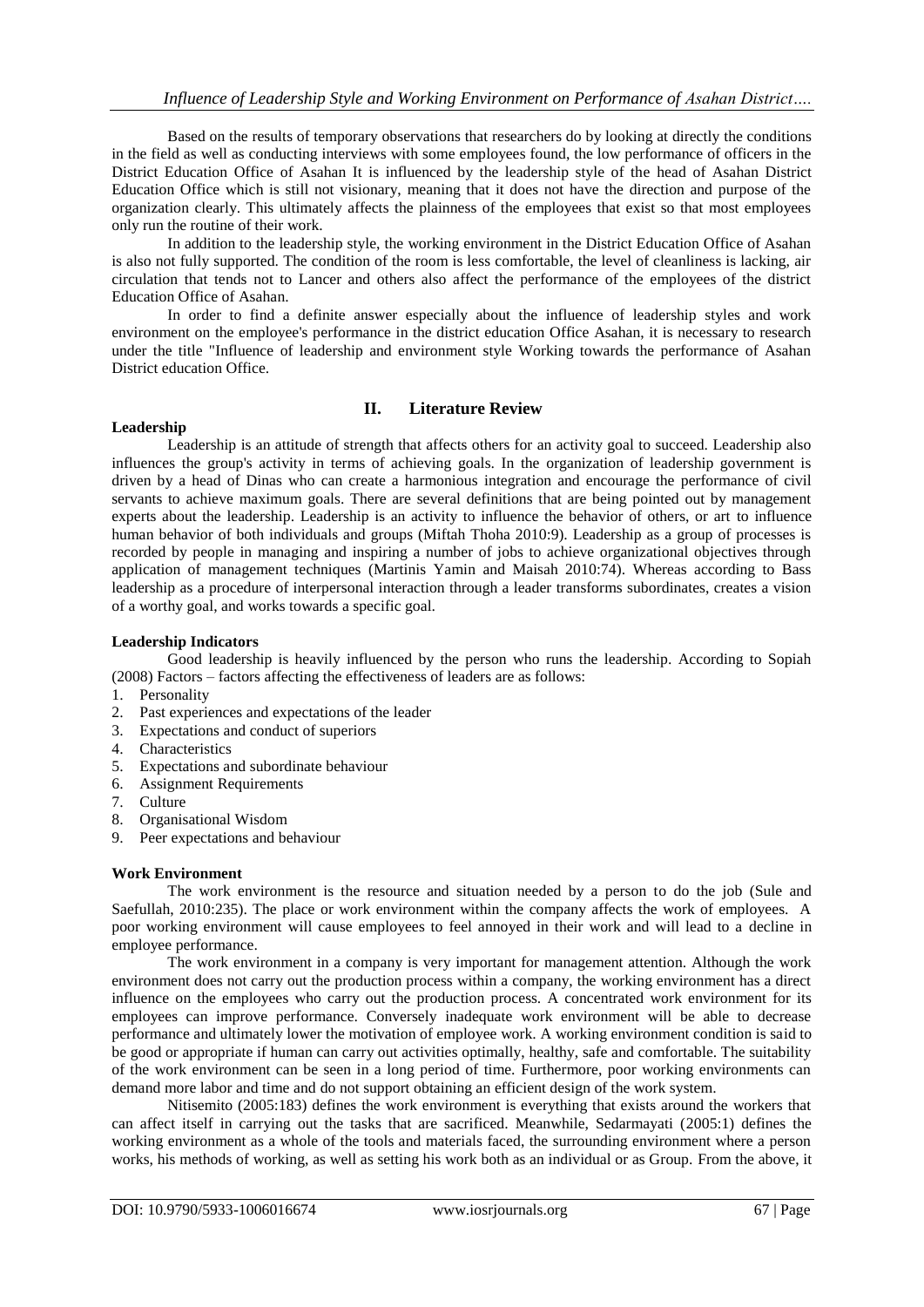is concluded that the work environment is everything around the employee at work, whether physical or nonphysical, direct or indirect, which can affect himself and Work while working.

#### **Types of Work Environment**

Sedarmayanti (2005:21) stated that in general, the type of work environment is divided into 2 namely: (1) physical work environment, and (2) Non-physical work environment.

#### **1. Physical Work Environment**

A physical work environment is all the physical state that is found around the workplace that can affect employees either directly or indirectly. The physical work environment can be divided into two categories:

- A. Environment that directly relates to employees (such as: work center, Chair, table and so on)
- B. An intermediate environment or general environment can also be called a working environment affecting the human condition, for example: temperature, humidity, air circulation, lighting, noise, mechanical vibration, odor, color, etc.

#### **2. Non Physical Work Environment**

Sadarmayanti (2005:31) said that the non-physical work environment is all the circumstances that are related to the working relationship, whether the relationship with the employer or the relationship of the coworker, or the relationship with the subordinate. This non-physical environment is also a group of work environments that cannot be ignored.

People will be able to carry out their activities well, so that the optimal results are achieved, if they are supported by a suitable environmental condition. An environmental condition is said to be good or appropriate when people can perform their activities optimally, healthy, safe, and comfortable.

The inconsistency of the work environment can be seen in a long period of time. Furthermore, poor environmental conditions can require more energy and time and do not support obtaining an efficient design of the work system. Many factors influence the formation of a working environment.

The indicators of the working environment according to Sedarmayanti (2005:46) are as follows:

- a. Lighting
- b. Air temperature
- c. Noise
- d. Color usage
- e. Required Mobility Space
- f. Working safety
- g. Employee relations

In the settings of this working environment, it is also worth noting that the cost incurred for that purpose should not be excessive and the target should actually improve performance.

#### **Performance**

Performance is the achievement of a person, team or unit of work in carrying out the task compared to the target targeted to him (Ismail and Prawironegoro, 2009:197). Performance is what employees do or do not do (Mathis and Jackson, 2009:548).

Other experts say that performance is an individual's ability to retain its goals by using effective and efficient resources (Daft, 2007:13).

#### **Performance Management**

Performance management is a way to get better results for organizations, groups and individuals by understanding managing performance in accordance with the planned targets, predefined standards and competency requirements (Dharma, 2005:25). Performance management is a process of continuous communication and is done in partnership between an employee and his or her immediate employer (Bacal in Dharma, 2005:18). This process involves establishing clear expectations and understanding of the work to be done. This is a system that means having a number of parts that all must be included if the performance management system is about to provide added value for the organization, managers and employees.

Performance management aims to establish clear expectations and understanding of matters (Dharma, 2005:18) as follows:

- 1. The essential work functions expected of the employees,
- 2. How much employee work contributions to the achievement of organizational objectives,
- 3. What does the Concretnya "do the Job better",
- 4. How employees and their supervision work together to maintain, improve, and develop the performance of existing employees,
- 5. How work performance will be measured,
- 6. Recognize various performance barriers and get rid of them.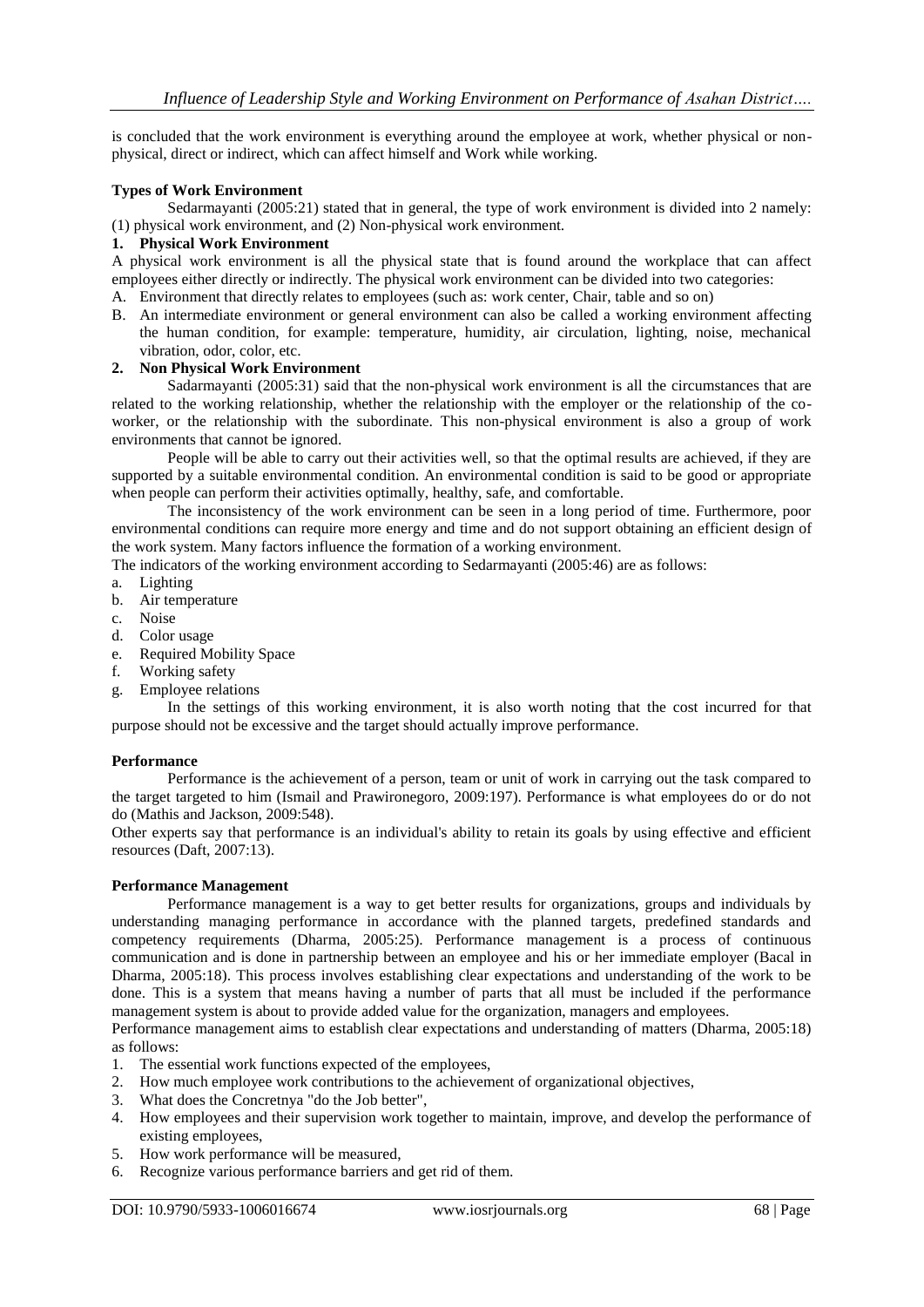## **Performance Appraisal**

Appraisal is the most old technique used by management to improve performance. Performance appraisal is an organizational process in evaluating employee work execution. In performance assessments, assessed employee contributions to the Organization over a certain period of time. Performance feedback allows employees to know how well it works when compared to the organization's standards (Sofyandi, 2008:122). Another opinion says that performance appraisal is a formal system for assessing and evaluating the performance of individual or team tasks (Mondy, 2008:237). Performance evaluation is also a formal system used to evaluate the performance of employees on a periodic basis determined by the Organization (Dharma, 2005:14).

#### **Performance Assessment Factors**

In order to produce an accurate assessment, it is worth noting the various factors in the assessment (Sofyandi, 2008:129), among others:

- a. Validity,
- b. Reliability,
- c. Ability
- d. Free of bias,
- e. Relevance,
- f. Fees,
- g. Implementation of Administration,

#### **Conceptual Framework**

To give a clear Figurean about conceptual framework, in this case shows the influence of the leadership style, work environment and performance can be seen in the Figure below:



**Figure 1:** Conceptual Framwork

#### **Hypothesis**

1. Simultaneously the leadership style and work environment have significant effect on the performance of Asahan District education officer.

2. A partial leadership style and work environment significantly affect the performance of Asahan District education officer.

## **III. Research Methods**

The research method used is survey research which is the research data collected from the sample of the population to represent the entire population. The intention of research surveys for assessment (explorative), descriptive, explanatory (explanatory or confirmatory), evaluation, prediction or forecasting, operational research and development of social indicators. In accordance with the purpose to be achieved in this study, namely explaining the relationship and influence of several variables that have been set, then the type of research used is research explanation (explanatory) that is research highlighting The relationship between research variables and testing the hypotheses previously formulated.

The population of this research is the employees of the Asahan District Education office which amounted to 82 people in accordance with the data obtained from the Personnel section of Asahan District Education Office.

The samples are part of the number and characteristics owned by the population (Sugiyono, 2010:81). Because the population in this research is relatively slight then the saturated sampling technique (census) is used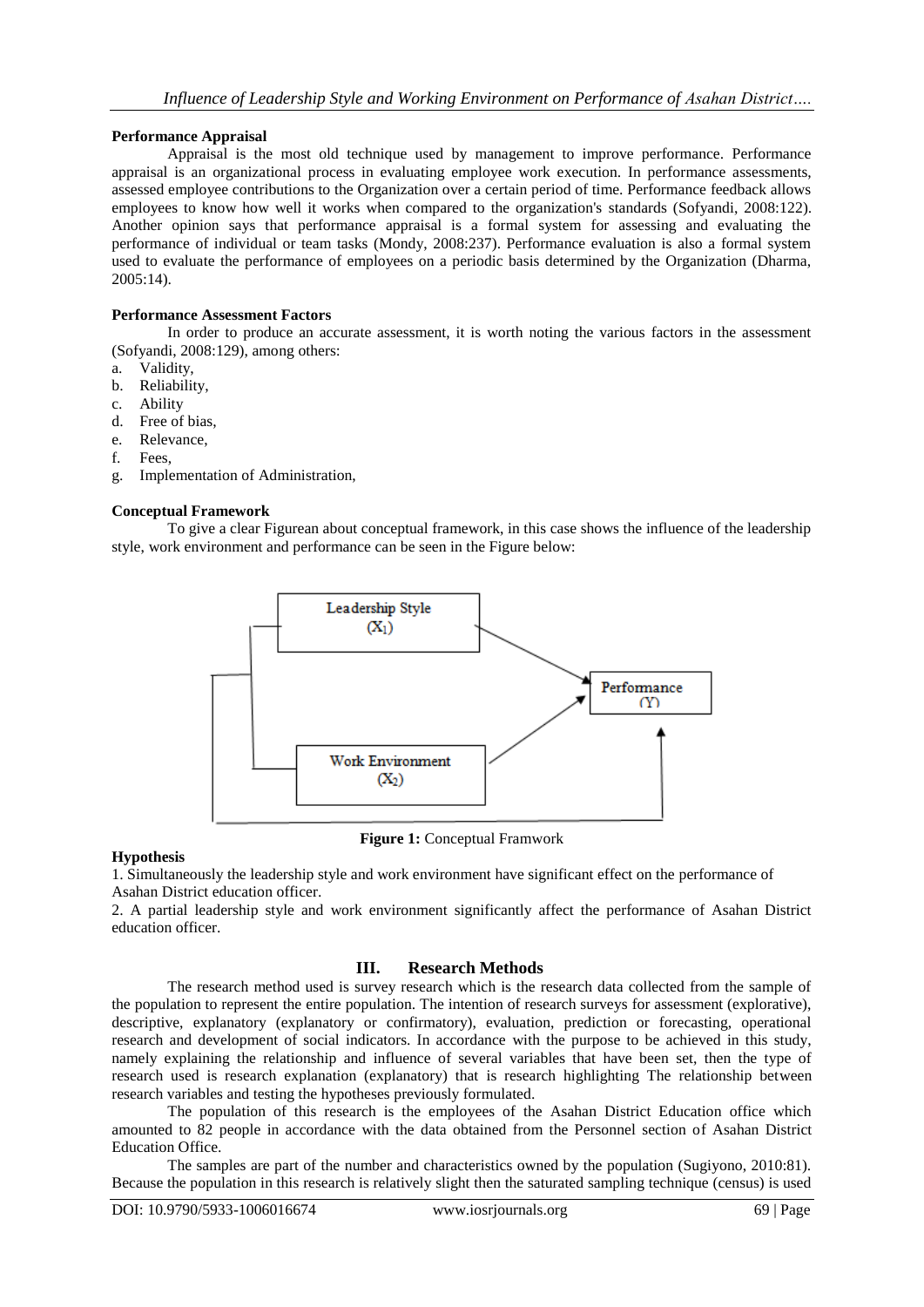as a sampling technique when all population members are used as samples. The data analysis methods used in this study use the Statistical Package for Social Science (SPSS) program.

#### **IV. Result**

#### **Validity Test**

The validity test on the study was conducted by calculating the Pearson product Moment (R) correlation or by looking at the value of corrected item-Total correlation on SPSS Program version 24.

Testing the validity of instruments using SPSS software, the validity value can be seen in the Corrected Item-Total Correlation (r count) column.

| Variabel                | Butir          | Tabel 1: Validity Test<br>r hitung | Ket   |
|-------------------------|----------------|------------------------------------|-------|
|                         | 1              | .625                               |       |
|                         | $\overline{2}$ | .713                               |       |
| Leadership Style        | 3              | .633                               |       |
| $(X_1)$                 | $\overline{4}$ | .560                               |       |
|                         | 5              | .614                               | valid |
|                         | 6              | .617                               |       |
|                         | 7              | .659                               |       |
|                         | 8              | .588                               |       |
|                         | 1              | .494                               |       |
|                         | $\overline{c}$ | .581                               |       |
|                         | 3              | .625                               |       |
| <b>Work Environment</b> | $\overline{4}$ | .585                               |       |
| $(X_2)$                 | 5              | .565                               |       |
|                         | 6              | .626                               |       |
|                         | $\overline{7}$ | .519                               |       |
|                         | 8              | .415                               |       |
|                         | $\mathbf{1}$   | .560                               |       |
|                         | $\overline{c}$ | .550                               |       |
|                         | 3              | .612                               |       |
| Performance             | $\overline{4}$ | .578                               | valid |
| (Y)                     | 5              | .574                               |       |
|                         | 6              | .645                               |       |
|                         | 7              | .536                               |       |
|                         | 8              | .555                               |       |
|                         | 9              | .449                               |       |

#### **Reusability Test**

#### **Tabel 2:** Reusability Test

| Variabel                 | Cronbach's Alpha | Batas Reliabilitas | Ket      |  |
|--------------------------|------------------|--------------------|----------|--|
| Leadership Style $(X_1)$ | $0.87^{\circ}$   |                    |          |  |
| Work Environment $(X_2)$ | 0.820            |                    | Reliabel |  |
| Performance(Y)           | 0.841            |                    |          |  |

Source: Processed Data, (2019)

Based on the results the reliability test can be seen throughout the variable it deserves to be used in research or said to be reliable judging from the value of Cronbach's Alpha > 0.70.

#### **Classic Assumption Test Test Normality**

This test can be done with the histogram approach, the graphical approach and the Kolmogorov-Smirnov approach. Using the analysis of the Smirnov Kolmogorov, the residual data is said to be a normal distribution when the value of ASYMP. Sig (2-tailed) > Real-level ( $\alpha = 5\%$ ). Below is the normality test result using the histogram approach.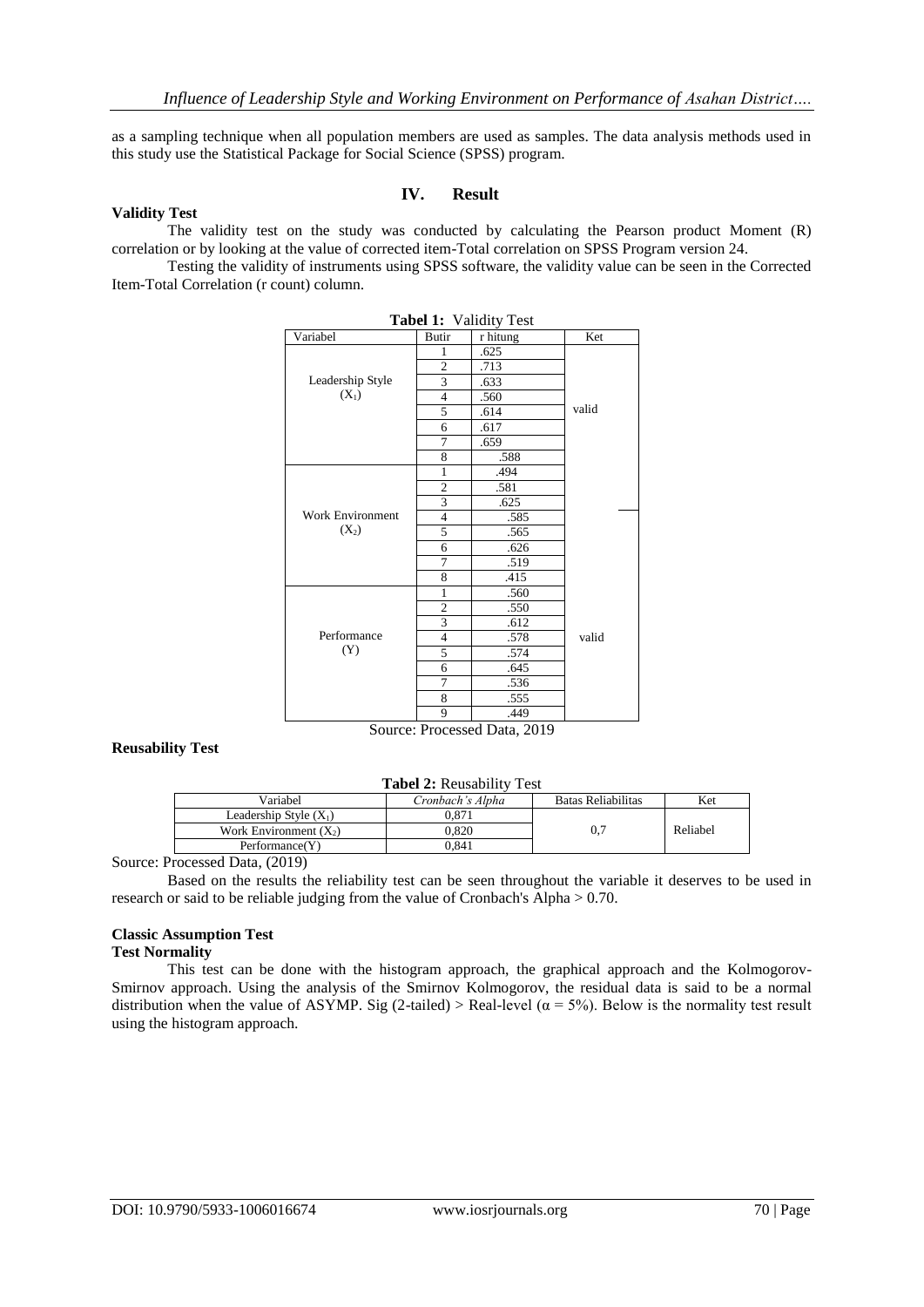#### **Histogram**



**Dependent Variable: Kinerja\_Pegawai**

The Figure 1 histogram graph appears that the variable is a normal distribution. This is demonstrated by the distribution of data that is not skewed to the right or left. **Multicholinerity Test**

| Model |                  | <b>Collinearity Statistics</b> |       |
|-------|------------------|--------------------------------|-------|
|       |                  | Tolerance                      | VIF   |
|       | (Constant)       |                                |       |
|       | Leadership Style | 0.568                          | 1.761 |
|       | Work Environment | 0.568                          | 1.761 |

Multicholinerity test results show the value of the tolerance is still below the number 1 or above 0.1 It shows the Coefesien correlation between independent variables does not occur multicolinearity, as well as judging by the value of Variance Inflaction Factor (VIF) is also still below the value 5, so it means that there is no multicolinearity on independent variables.

#### **Heteroskedastisity Test**

This test is done in a regression model whether in a regression model occurs a variance inequality of the residual from an observation to another observation. If the variance of the residual from an observation to another observation remains, then it is called Homokedasitas. Conversely, if different variances are called heteroskedastisity. The good regression model is a regression model that does not occur heteroskedastisity. From the Scatterplot graph presented in the Figure below, the dots are spread randomly and do not form a specific pattern and the rest of the observations remain, hence called homogeneity. Conversely, if different variances are called heteroskedastisity. The good regression model is a regression model that does not occur heteroskedastisity. From the graphs presented in the Figure below, the dots are spread randomly and do not form certain patterns and are clear.

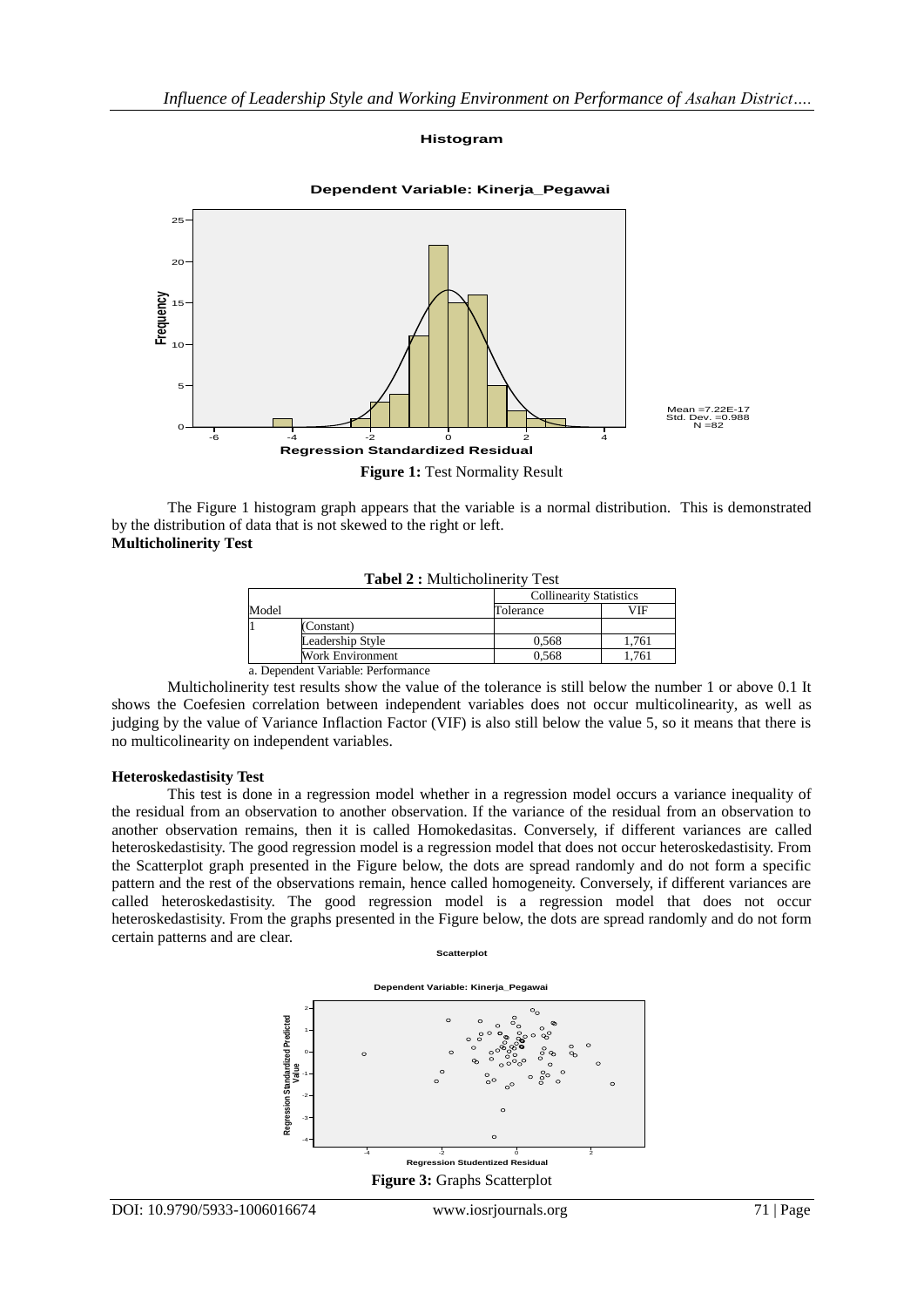From the Figure above concludes that the results of this study indicate heteroskedasity with the random spread of dots.

| <b>Tabel 4 : Regression Estimation Results</b> |                            |                  |                                 |  |
|------------------------------------------------|----------------------------|------------------|---------------------------------|--|
| Model                                          | Unstandardized Coefficient |                  | <b>Standardized Coefficient</b> |  |
|                                                | В                          | <b>Std Error</b> | Beta                            |  |
| Constant                                       | 13.734                     | 2.766            |                                 |  |
| Leadership Style                               | .160                       | .095             | .183                            |  |
| <b>Work Environment</b>                        | .583                       | 114              | .552                            |  |

Based on the results of estimates or regressions, regression equations can be formulated as follows:

#### **1. Leadership Style**

The regression coefficient indicates a positive direction giving the meaning of a direct (positive) relationship between the leadership style and the employee's performance. If the leadership style has changed or increased, the employee's performance will also increase and vice versa if the leadership force is decreasing then the employee's performance is also decreased. A regression coefficient of 0.160 gives the meaning that if there is a change or improvement in the leadership force of 1 (one) unit then the employee's performance will increase by 0.160 units.

 $Y = 13,734 + 0,160X_1 + 0,583X_2$ 

#### **2. Working Environment**

The regression coefficient indicates a positive direction giving the meaning of a direct (positive) relationship between the working environment and the employee's performance. If the working environment has changed or increased, the performance of employees will also increase and vice versa if the work environment decreases then employee performance is also decreased. Regression coefficient of 0.583 gives the meaning that in case of change or improvement of work environment 1 (one) unit then employee performance will increase by 0.583 units.

#### **Coefficient of determination**

Researchers with the use of SPSS 24 Program, presenting the results of data for the coefficient of determination in the table 4.5 below:

| <b>Tabel 4.5</b> Coefficient Test Determination Result |                          |  |  |
|--------------------------------------------------------|--------------------------|--|--|
| Model                                                  | <b>Adjusted R Square</b> |  |  |
|                                                        | 0.458                    |  |  |

Source: Processed Data, 2019

The Adjusted value of R Square is 0.458 which means that 45.80% of Asahan District Education officers ' performance is influenced by the Leadership Style and Work Environment factors while the remainder is 54.20% explained by Other factors not examined in this study. The size of the R gained represents the relationship between independent and dependent variables.

#### **Test F**

Simultaneous testing or also known as Test F aims to test the first hypothesis of knowing the influence or not significantly independent variables together (simultaneous) against dependent variables.

| <b>Tabel 6</b> Simultaneous Test Results (test F) |  |
|---------------------------------------------------|--|
|---------------------------------------------------|--|

| Model |            |        |                 |
|-------|------------|--------|-----------------|
|       | Regression | 35.226 | $0,000^{\rm a}$ |

Source: Processed Data, 2019

Based on the data in table 6 can be seen that Fcount  $= 35.226$  with significance level 0, 000a. When compared to ftable at the trust level of 5% ( $\alpha$  = 0.05) whose magnitude is only 2.710 then the Fcount value is greater than the Ftable value {fcount  $(35.226)$  > ftable  $(2.710)$ } So it can be said that the free variable consisting of Leadership Style And the Work Environment has a significant effect on its own variables, namely the performance of Education Service officer of Asahan District.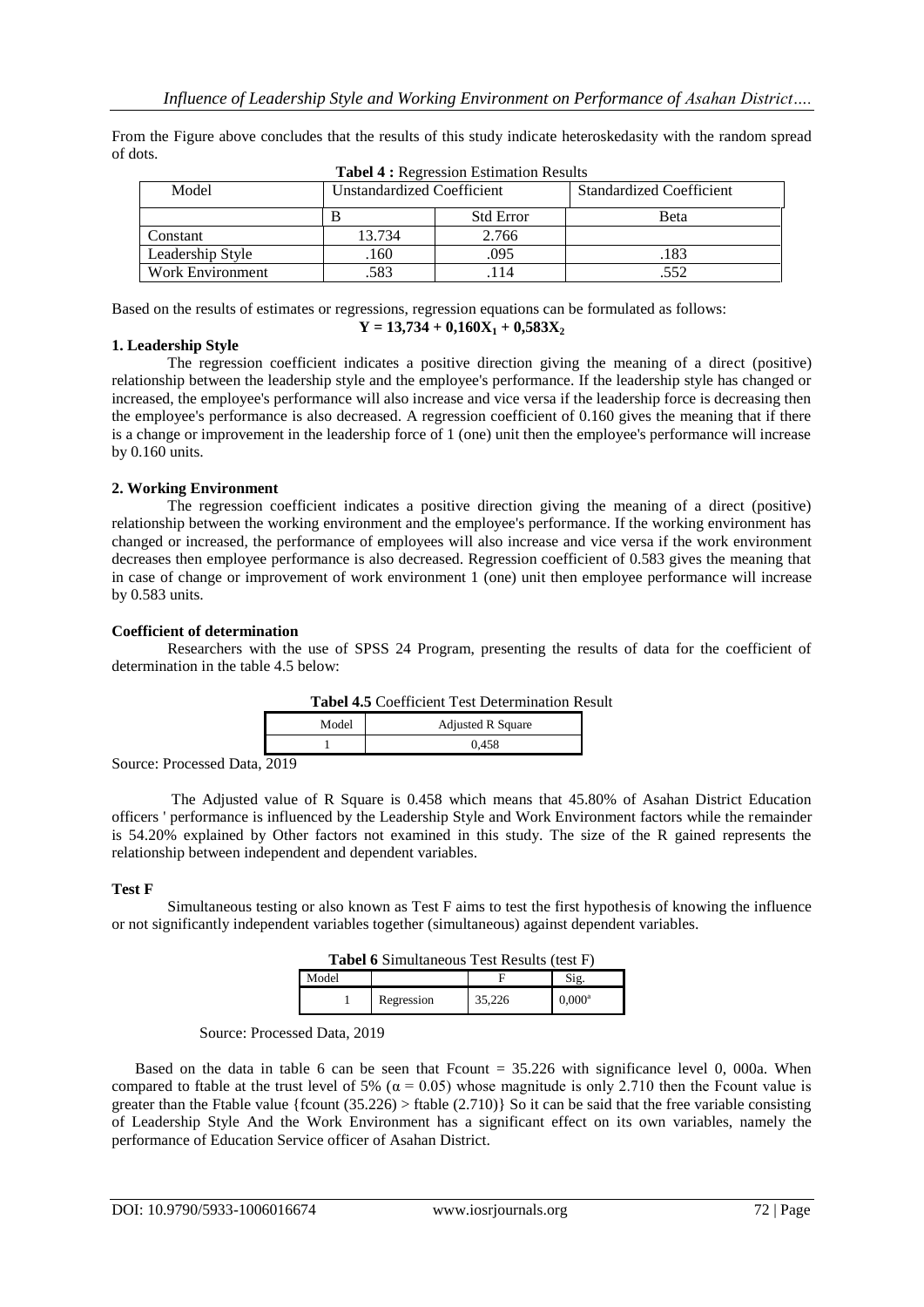## **T Test (Partial)**

A partial test or T-Test has the aim to test the second hypothesis is to determine the influence or not of the significant individual independent variables (partial) to the dependent variable.

| <b>Tabel 7 Partial Test Result (Test T)</b> |       |       |  |
|---------------------------------------------|-------|-------|--|
| Model                                       |       | Sig   |  |
| $1$ (Constant)                              | 4.966 | 0.000 |  |
| Leadership Style                            | 1,684 | 0.096 |  |
| <b>Work Environment</b>                     | 5.090 | 0.000 |  |
|                                             |       |       |  |

To determine either Ho or H1 rejected or accepted then the value of Thitung  $\neg$  Compare with the value of the significance at a signification rate of 5% ( $\alpha$  = 0.05), where the value of values at a rate of 5% ( $\alpha$  = 0.05) is 1.993 then it can be concluded as follows :

#### **1. Leadership Style**

The Leadership Style variable has no significant effect on the performance of the Education Office of Asahan District at the level of significance of 5% ( $\alpha$ = 0.05). It can be seen in the value of Thitung which only reaches 1.684 below the value of 1.993.

#### **2. Work Environment**

The Work Environment variable has a significant effect on the performance of the Education Office of Asahan District at the level of significance of 5% ( $\alpha$  = 0.05). It can be seen in the value of Thitung which reaches 5.090 above the value of 1.993.

#### **V. Discussion**

In accordance with the background that has been submitted at the beginning of the study until now there are constraints in the Education office of Asahan District especially about the performance of employees so that the research needs to be done by using Leadership style variables and work environment. With this research, the problem at least began to find a bright spot. Based on the results of the research conducted, then obtained the results of the influence of leadership styles and working environment on the performance of Asahan district education officers both simultaneously and partially.

Simultaneously, the variables of the leadership style and work environment have a positive and significant impact on the performance of Asahan District education officer. This indicates that the leadership style applied by the head of Asahan District education office in combination with a comfortable working environment both physically and non-physical will be able to improve the performance of District education officer Asahan. Similarly, if the leadership style applied and the working environment is uncomfortable, it will cause the performance of the education officer of Asahan District.

While partially, it turns out to be only a working environment that has a positive and significant impact on the performance of Asahan District education officer. This indicates that the working environment is one of the factors that determine the high performance of the district education Officer of Asahan. With a comfortable environment both physically and non-physical, employees will be more freely in carrying out their daily activities, which will ultimately affect the performance improvement of the service officers Asahan District Education.

Not to influence the leadership style of the performance of the district education Officer Asahan was most likely due to the leadership force applied by the head of the district Education Office of Asahan was not ignored by the Officers, so that any force of leadership applied, remains incapable of affecting the performance of the employees of the district Education Office of Asahan.

If compared with the previous research conducted by Fadli (2004) who conducted research under the title influence of leadership style to employee performance at PT. Medan Industrial Area, where in this study obtained the results that Leadership style positively and significantly affect the employee's performance, the research is certainly contrary to the study where in this study partially leadership style has no significant effect on The performance of Asahan District education officer.

When compared with research conducted Ginting (2005) where the Cowarks have been conducting research with the title of salary influence, education and training and working environment for employees performance at PD Pasar Medan Headquarters, With the results showed that salary, education and training and the working environment are very significant to the employee's performance, then the research is certainly in line with the study, which is partially working To the performance of Asahan District education officer.

Similarly, compared to previous research conducted by Leonard (2008) who did the study with the title of environmental influence on teacher performance where the research results is a comfortable work environment will be Improve the performance of teachers, whether directly or indirectly, this research has